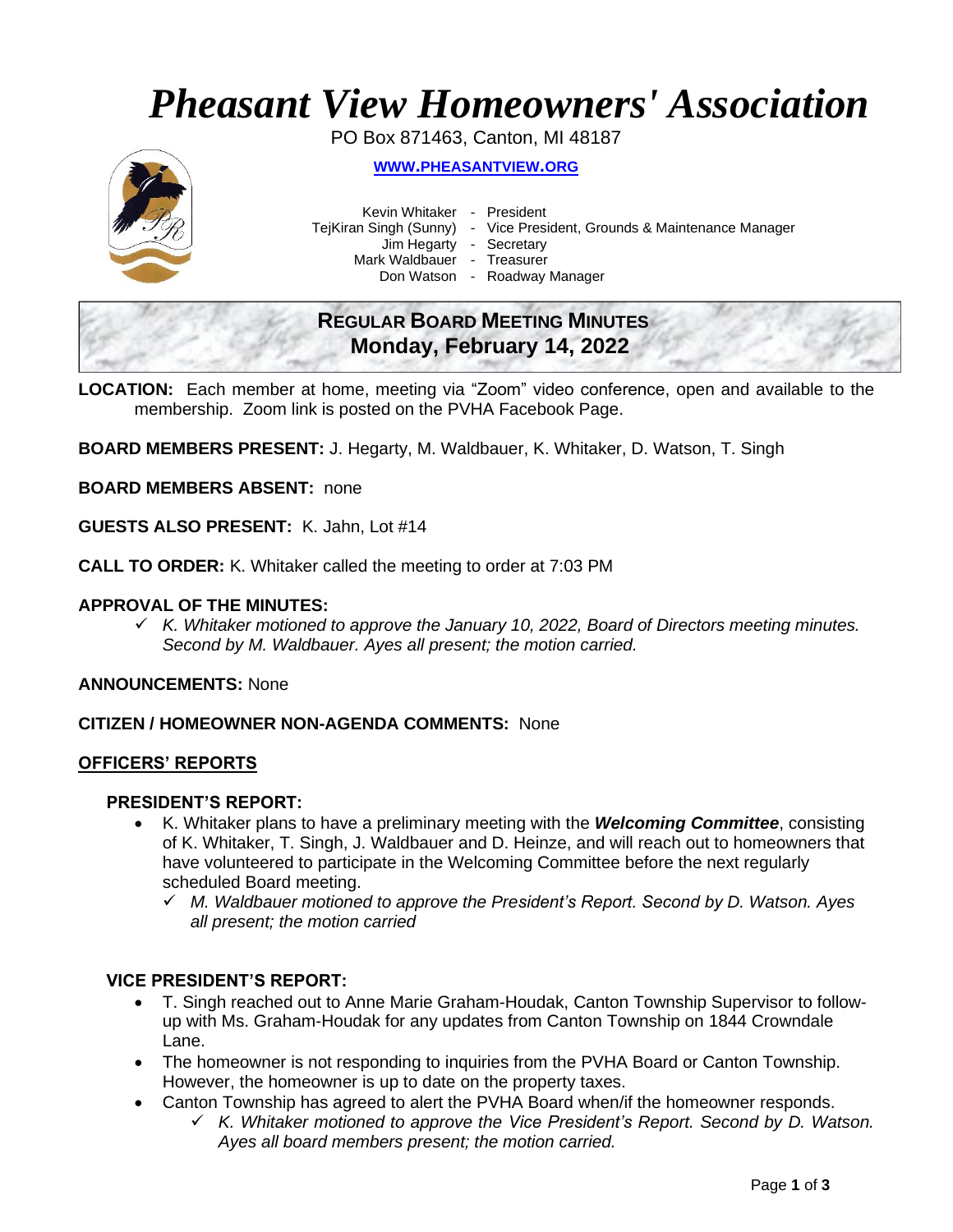# **SECRETARY'S REPORT:**

- M. Waldbauer provided a summary of the on-line and ballot voting.
- The Board has called for a special meeting of the Association for February 28, 2022. Notices and mailings have been sent out to homeowners per our bylaws.
- The sole purpose of the Special Meeting will be to collect ballots from the Owners on the amendment project. No other Association business will be discussed or entertained by the Board of Directors at the Special Meeting.
- The Board will be prepared to answer any questions from the homeowners.
- The Board will also encourage homeowners to vote YES on the amendment project.
- T. Singh suggested the Board create a short video to post on our Facebook page. This would be another form of communication that may get the attention of the homeowners. J. Hegarty agreed to create a video for our Facebook page.
- J. Hegarty will provide an amendment summary to post on our Facebook page as well as send out via Mailchimp.
- M. Waldbauer responded to a homeowner that had a question on the mailboxes. The homeowner was satisfied with our response.
	- ✓ *K. Whitaker motioned to approve the President's Report. Second by M. Waldbauer. Ayes all present; the motion carried.*

# **TREASURER'S REPORT:**

Following are activities completed by M. Waldbauer:

- M. Waldbauer reviewed the financial documents and explained the negative variance of \$131.74 due to the posting of the PRRMA invoice.
- PayPal continues to be a challenge for the Treasurer to deal with. We will continue to accept PayPal payments for 2022, but we will likely not support PayPal for 2023's assessment.
- Zelle may be an option for 2023 annual assessments.
- Completed and filed IRS form 1120H income tax filing for 2021
- Completed and filed our workers compensation online audit for fiscal year 2021.
- Assessed finance charge for lot 156 and forwarded ledger and comments to ADAC.
- Created invoice for second mailbox repair and mailed invoice.
- Check post office box daily.
- Check ballot box occasionally.
- Post paper ballots on WIX active database webpage as ballots are received.
- Spent half of a day calculating and resetting proper PayPal charges on website upon learning of the new rates.
- Spent another half a day with online chat and telephone call to PayPal agent to release funds. I submitted IRS form 1120-H, original articles of incorporation, covenants and restrictions, 2021 LARA filing of licensed corporation in Michigan, DTE statement and checking statement from January at their request.
- PayPal is to review and get back to us with confirmation of an active business account within seven calendar days.
- Sent letter to ZDF regarding improper accounting and billing.
- Put the signs out!
- Office Supplies and Water fees were lower than expected, but the QuickBooks expense was higher than anticipated. QuickBooks has shifted to a subscription model, and we will have to renew every three years. The current fee is \$400 for a three-year subscription and is the most economical way to purchase the software. QuickBooks also provides ADAC with exactly what they need to manage our overdue fees for homeowners that are delinquent with annual assessments.
- M. Waldbauer invoiced the homeowner at Lot #101, 1897 Stonebridge Way, for the mailbox repairs from December 4, 2021.